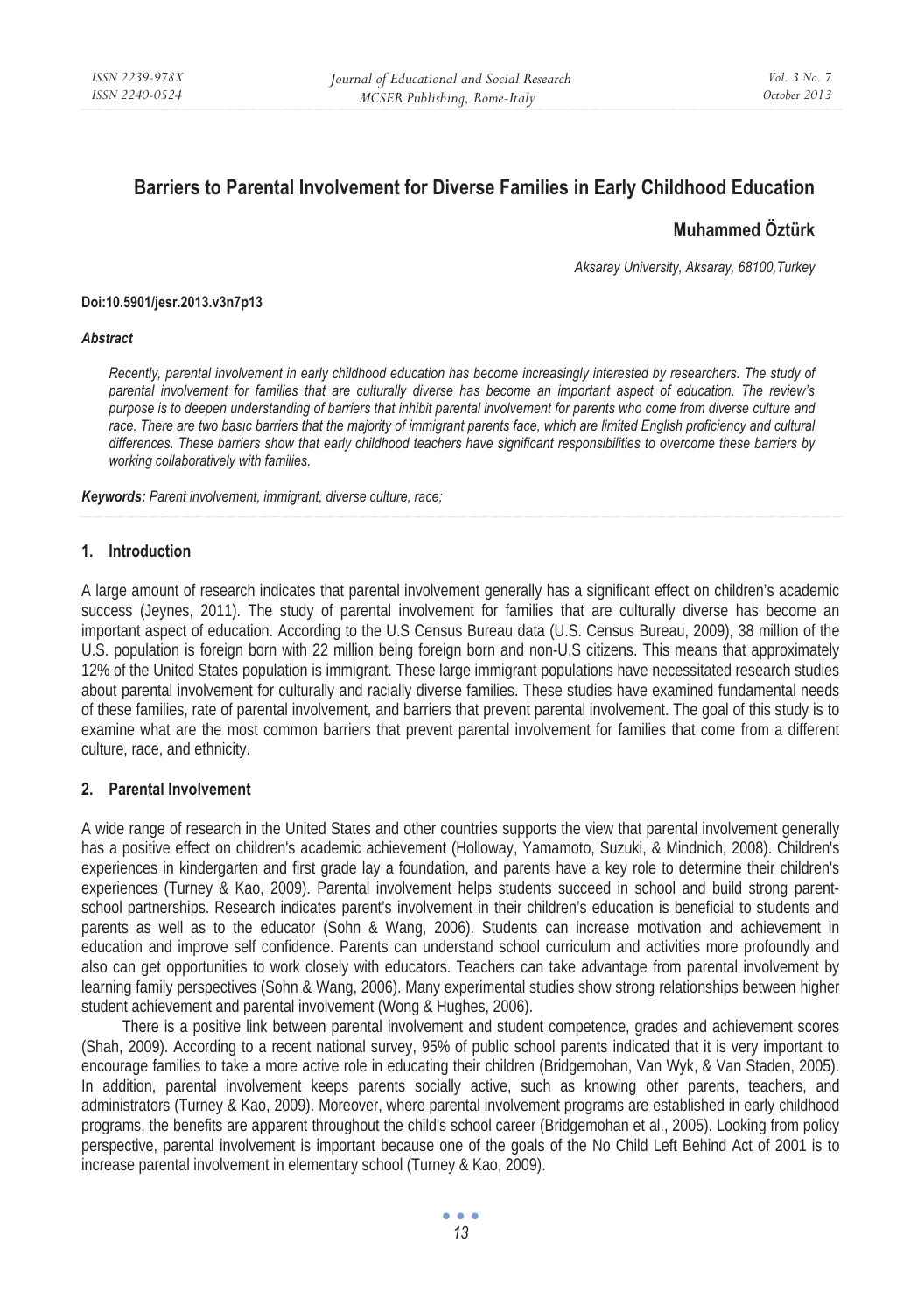#### **3. Parental involvement for culturally diverse families**

It is not an easy to task arrange programs and project parental involvement, especially when parents come from a different culture, race and language (Chen, Kyle, & McIntyre, 2008). Joshi Eberly and Konzal, (2005) indicates that it is very difficult building strong and respectful relationships between families and teachers who share similar cultural backgrounds and language. Such communication and relations between parents and teachers who come from different backgrounds is even more difficult (Joshi et al., 2005). When parents do not share a common culture with teachers, it is more difficult to establish shared understanding and to build trust (Wong & Hughes, 2006).

According to Wong and Hughes (2006) that much educational research has investigated why some parents get involved in their children's education and others do not. Much of this research has investigated the role of race and ethnicity in parental involvement, with varying findings.

One of the greatest misconceptions is that parents of immigrant students have no interest in their children's education (Varela, 2008). For numerous reasons, researchers have found that parents of racially, ethnically, and linguistically diverse students often fail to participate in school activities (Shah, 2009). Immigrant parental involvement has been investigated profoundly by researchers; the reasons why they do not get involved in their child's education and school activity are diverse. To examine them, Turney and Kao (2009) studied early childhood education by examining immigrant barriers to parental involvement and parents' involvement in their children's education. They used data from the Early Childhood Longitudinal Study- Kindergarten Cohort, a nationally representative sample of children in kindergarten from 1998- 1999. In this study, they presented multivariate analyses that showcase barriers that prevent parents from getting in touch with their children's teachers and schools. They focused on the barriers faced by immigrant groups and found significant barriers related to involvement in their children's kindergarten classrooms. According to their study, all minority immigrant groups reported facing more barriers related to involvement including lack of English language ability, not feeling welcome at the school, and cultural differences.

## **4. Barriers**

When parents and teachers come from different backgrounds, there are a few barriers that prevent parent-school relationships (Joshi et al., 2005). Joshi et al. (2005) argue that the following additional barriers that prevent parents and teachers from communicating openly and honestly are a "lack of understanding of the home school partnerships, lack of understanding of the school system; lack of confidence, work interference, negative past experiences with schools, and insensitivity or hostility on the part of the school personnel" (p.3). According to Denessen, Bakker, and Gierveld's (2007) study that was carried out in four Dutch elementary schools, some specific problems regarding ethnic minority parents are the lacking of language skills to communicate with the school; holding the school fully responsible for their child's education; and not being interested in school matters. Ethnic minority parents thus seemed to be less involved at their child's school than native Dutch parents. In this sense, Shartrand, Weiss, Kreider, and Lopez (1997) state that the first reason for lower levels of parental involvement of minority parents is that these parents lack the required cultural resources to become involved. The second reason lies in the cultural incongruence between schools and minority families (Denessen et al., 2007).

### *4.1 Language*

The increasing number of immigrant students from non-English speaking countries makes school in the United States linguistically diverse. According to U.S Census report (U.S Census Bureau, 2009), 12.54% of the population in 2009 was foreign-born; 19.7% of the population spoke language other than English at home, and 8.6% of the population spoke English less than *very well* (Chen, Kyle, & McIntyre, 2008). Many parents do not have the ability to speak English and they try to help their child with homework, but their limited English skills often prevent them (Colombo, 2006). This information also shows that there is a large amount of students and parents who speak English as a second language. One of the most common barriers that prevents effective partnerships between teachers and parents is language. Language problems as the most important reason for low levels of ethnic minority parental involvement (Denessen et al., 2007). According to a study by Sohn and Wang (2006) regarding six Korean speaking immigrant families, the language barrier has a significant effect on immigrant's parental involvement. All parents emphasized difficulties communicating with teachers in English (Sohn & Wang, 2006). Limited knowledge about educational notions is another difficulty for communication for parents. Although they really want to communicate with teachers and school administrators, they felt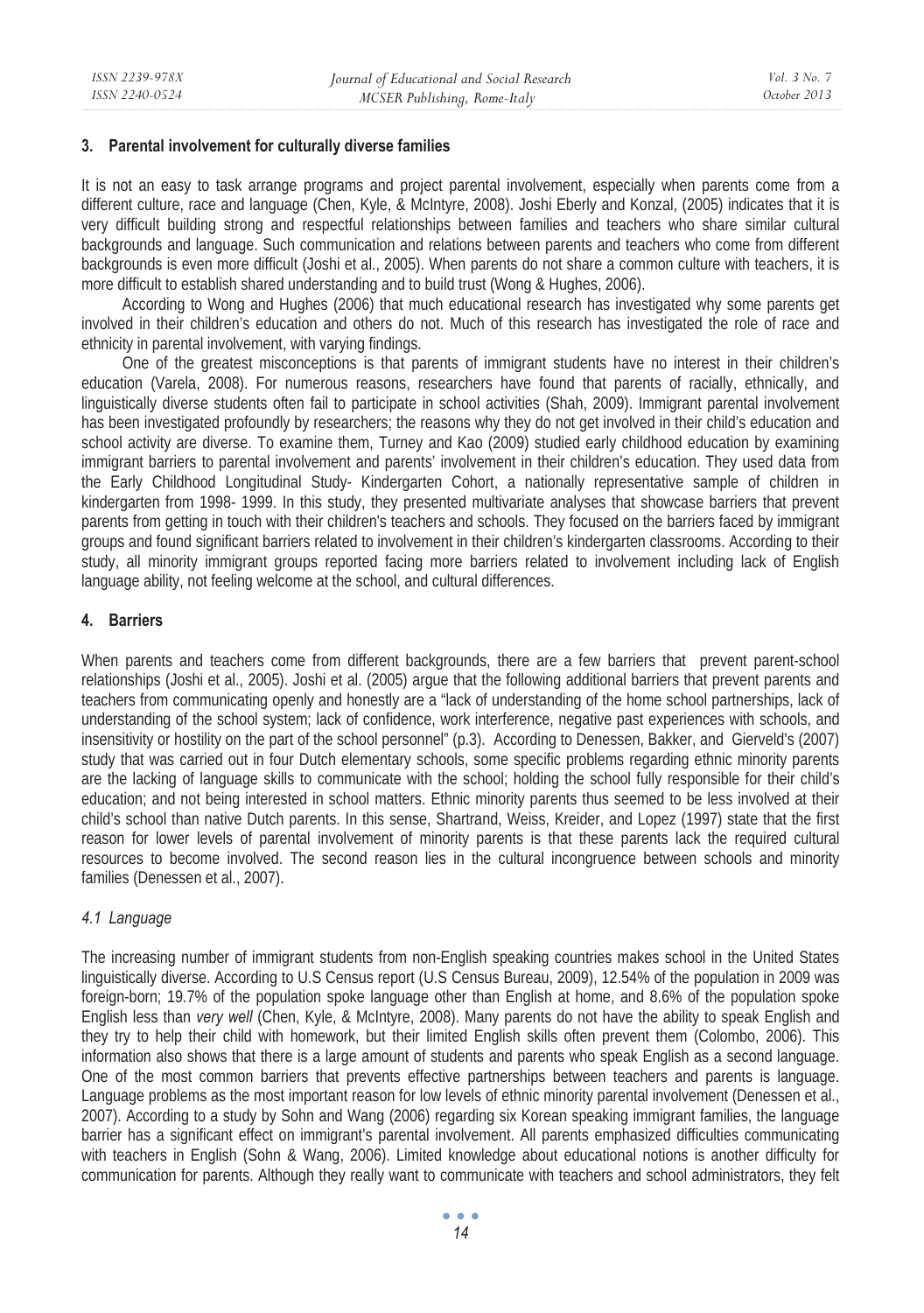frustrated when the teacher and another school staff often did not understand their English (Sohn & Wang, 2006). For these reasons, those Korean parents do not prefer to contact the teacher directly, they prefer other routes such as e-mail and school letters because they are able to understand written English better than spoken English. Additionally, parents who do not speak English at home may be less comfortable at their children's school. If a parent's primary language is not English, they generally report problems such as meeting times are unsuitable, they do not feel welcome in the school, and the teacher or school administrator speaks only English (Turney & Kao, 2009).

## *4.2 Culture*

The second barrier to parental involvement is cultural barriers that include different lifestyles, values, culture, and experiences between teacher and parents (Morris & Taylor, 1998). Cultural differences make parental involvement more difficult for teachers and school administrators (Denessen et al., 2007). Morris and Taylor (1998) argue that parents sometimes reveal barriers to effective teacher-parent communication. For example, some parents may hesitate to ask teachers about some issues because they fear that they might negatively affect teachers' behaviors toward their children. According to Ariza (2002), facing different cultural groups at the school makes parents uncomfortable. One of the important reasons why teachers avoid communication with parents from different culture is that they do not have any idea about cultural differences in nonverbal communications. For example, looking each other in the eyes while conversating could be considered disrespectful for other cultures (Denessen et al., 2007). Thus, not having any idea about other's cultures, lifestyles, and values prevent relationships between people who come from different cultures. All these reasons affect direct parental involvement and indirect student achievement negatively.

## **5. Role of Teacher**

Research studies show that there are many ways for immigrants to get involved in their children's education. An important way to help immigrant parents and their children succeed is to first develop a community of teachers who understand the value of multiculturalism and are trained to face the challenges and rewards inherent in teaching immigrant students (Varela, 2008). A lot of teachers have not received enough training to engage different groups of parents. Varela (2008) states that immigrant parents need two elements in order to become a vital part of the school setting. First, a community of "Teachers as Learners" was created to challenge misconceptions about immigrant groups. Second, the school community had to openly embrace the needs of immigrant parents by involving them in their child's educational process without consideration of any sociocultural, socioeconomic, and sociolinguistic differences. A teacher training program might be needed for the improvement of teachers' competence to communicate with immigrant parents (Denessen et al., 2007).

Teachers and administrators can improve their skills and knowledge by taking professional development programs for parental involvement from school psychologists. (Wong & Hughes, 2006). Thus, it is important for school psychologists to work at the school system level to implement broadbased, empirically supported parental involvement practices (Wong & Hughes, 2006). Shartrand et al. (1997) provide a framework of content areas for teacher preparation. These content areas contain basic family involvement and knowledge, home-school contact, parental involvement in the learning process, how families assist schools and how schools can assist families. For communication between parents and teachers to be meaningful and responsive, it is necessary to have knowledge about differing cultural frameworks (Wong &Hughes, 2006).

All studies emphasize that school administrators and supervisors must work closely with teachers to arrange a variety of school activities that address the needs of the community and families, including literacy workshops, ESL classes, open houses that adapt to immigrant parents' work schedules, and classes to teach parents how to help their children with homework. Finally, if a school takes precautions to make immigrant parents feel welcome at the school or to reduce the language, or other barriers, that parents face, children could take a significant advantage (Turney & Kao, 2009).

Graham-Clay (2005) argues that before the communication, there are three important steps that teachers have to consider. First, communication between teachers and parents starts with a welcome sign when parents first come to school. The second step may be a smile, because meeting parents with smile is influential. The third step is a clean school as this affects parents thoughts about a school. Additionally, Al-Hassan and Gardner (2002) suggest some tactics for educators to get immigrant parents more actively involved are sending welcome notes to the immigrant parents in their language, inviting them to the school, being aware of special cultural and religious holidays, including them on the